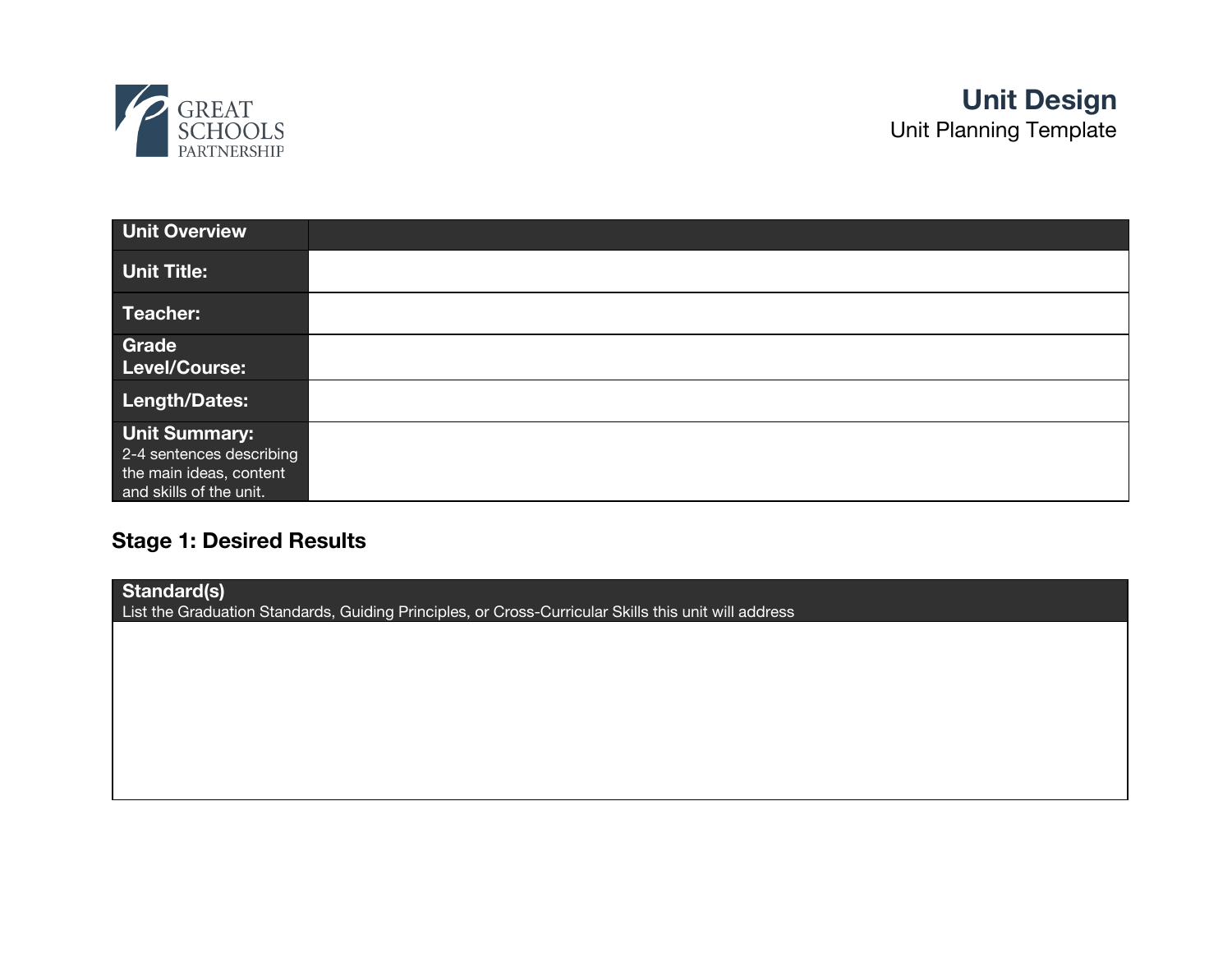| <b>Primary Indicators</b><br>List the Performance Indicators that will be assessed on the summative<br>assessment for this unit | <b>Supporting Indicators</b><br>List any indicators that will be reviewed or introduced, but not<br>formally assessed |
|---------------------------------------------------------------------------------------------------------------------------------|-----------------------------------------------------------------------------------------------------------------------|
|                                                                                                                                 |                                                                                                                       |
|                                                                                                                                 |                                                                                                                       |

| <b>Essential Question(s):</b><br>These questions are related to<br>the enduring understandings<br>and provide relevance for the<br>learning in the unit. |  |
|----------------------------------------------------------------------------------------------------------------------------------------------------------|--|
| <b>Enduring</b><br>Understanding(s):<br>What are the big picture<br>understandings that are<br>transferable across contexts,<br>places, and times?       |  |

| What will students know                                                         | What will students be able to do                                                                                                                  |
|---------------------------------------------------------------------------------|---------------------------------------------------------------------------------------------------------------------------------------------------|
| Factual information, vocabulary and basic concepts related to<br>each indicator | Skills, processes and/or knowledge that are related to each indicator and<br>which students will be able to use in new contexts/with new material |
|                                                                                 |                                                                                                                                                   |
|                                                                                 |                                                                                                                                                   |
|                                                                                 |                                                                                                                                                   |
|                                                                                 |                                                                                                                                                   |
|                                                                                 |                                                                                                                                                   |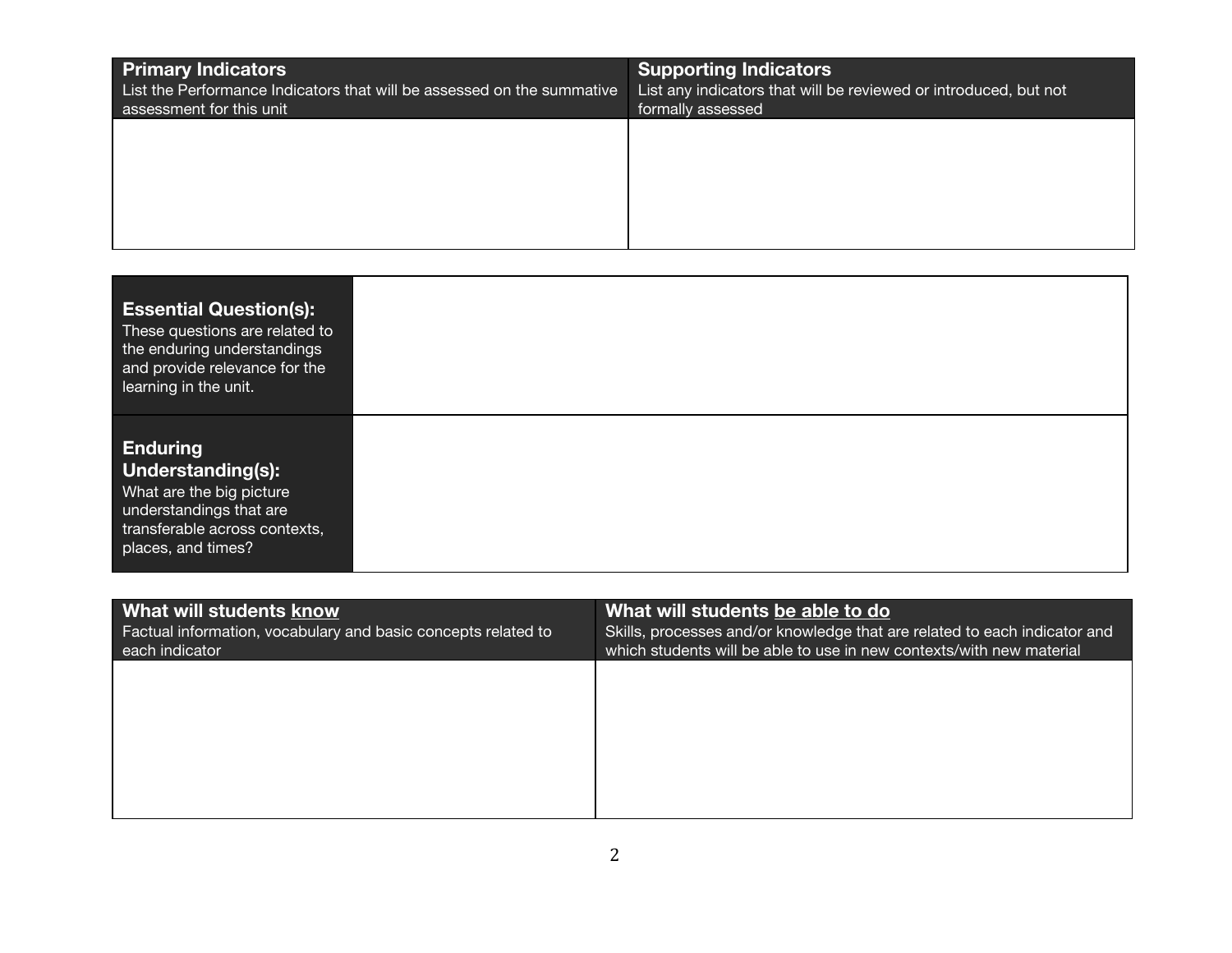## **Stage 2: Evidence of Student Learning**

| <b>Task Neutral Scoring Criteria</b><br>Define levels of performance for each indicator |                     |                     |             |               |
|-----------------------------------------------------------------------------------------|---------------------|---------------------|-------------|---------------|
| <b>Indicator</b><br>List performance indicators<br>from Stage 1                         | $1 = Does Not Meet$ | 2 = Partially Meets | $3 = Meets$ | $4 = Exceeds$ |
|                                                                                         |                     |                     |             |               |
|                                                                                         |                     |                     |             |               |
|                                                                                         |                     |                     |             |               |
|                                                                                         |                     |                     |             |               |

## **Pre-assessment**

Determines student strengths, weaknesses, and prior knowledge of the concepts and skills addressed in the unit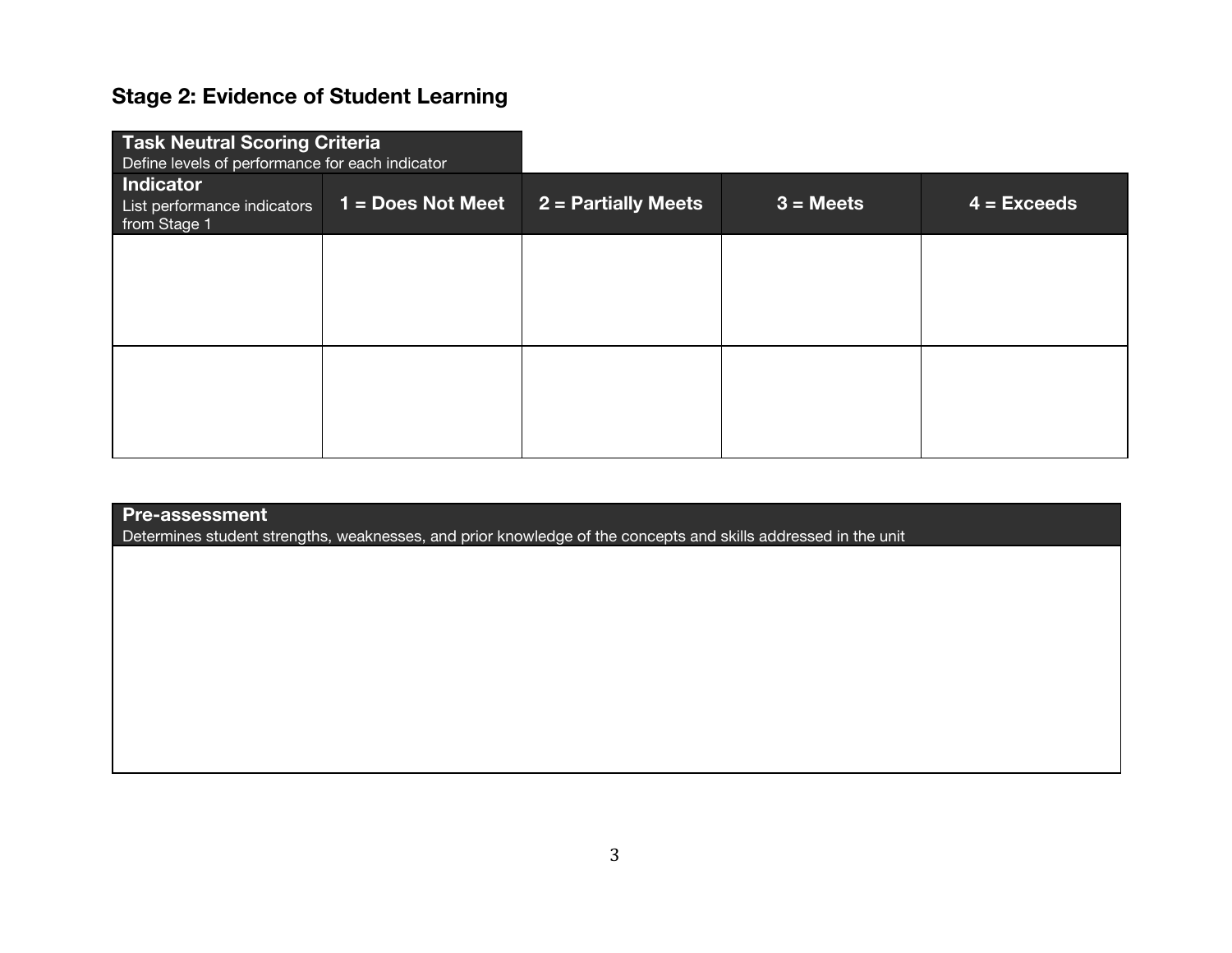**Summative Assessment Task**

Describe what students will do and produce to develop evidence that will be evaluated using the scoring criteria. If an assessment has not been developed, the Summative Assessment Planning Template and Protocol might be helpful to guide this process.

## **Stage 3: Instructional Design**

**Hook**

Encourages students to access prior knowledge; sparks student interest and engagement, and answers the question, "Why do we need to learn this?"

| <b>Learning Targets</b>          | <b>Formative Assessments</b>               | <b>Learning Experiences</b>                           |
|----------------------------------|--------------------------------------------|-------------------------------------------------------|
| I Identify what students should  | Provide clear, descriptive, actionable     | Differentiated experiences that provide opportunities |
| know and do in the course of the | feedback for students and provide feedback | for students to engage in active learning around the  |
| specific learning experience     | to teachers in order to adjust instruction | learning target(s)                                    |
|                                  |                                            |                                                       |